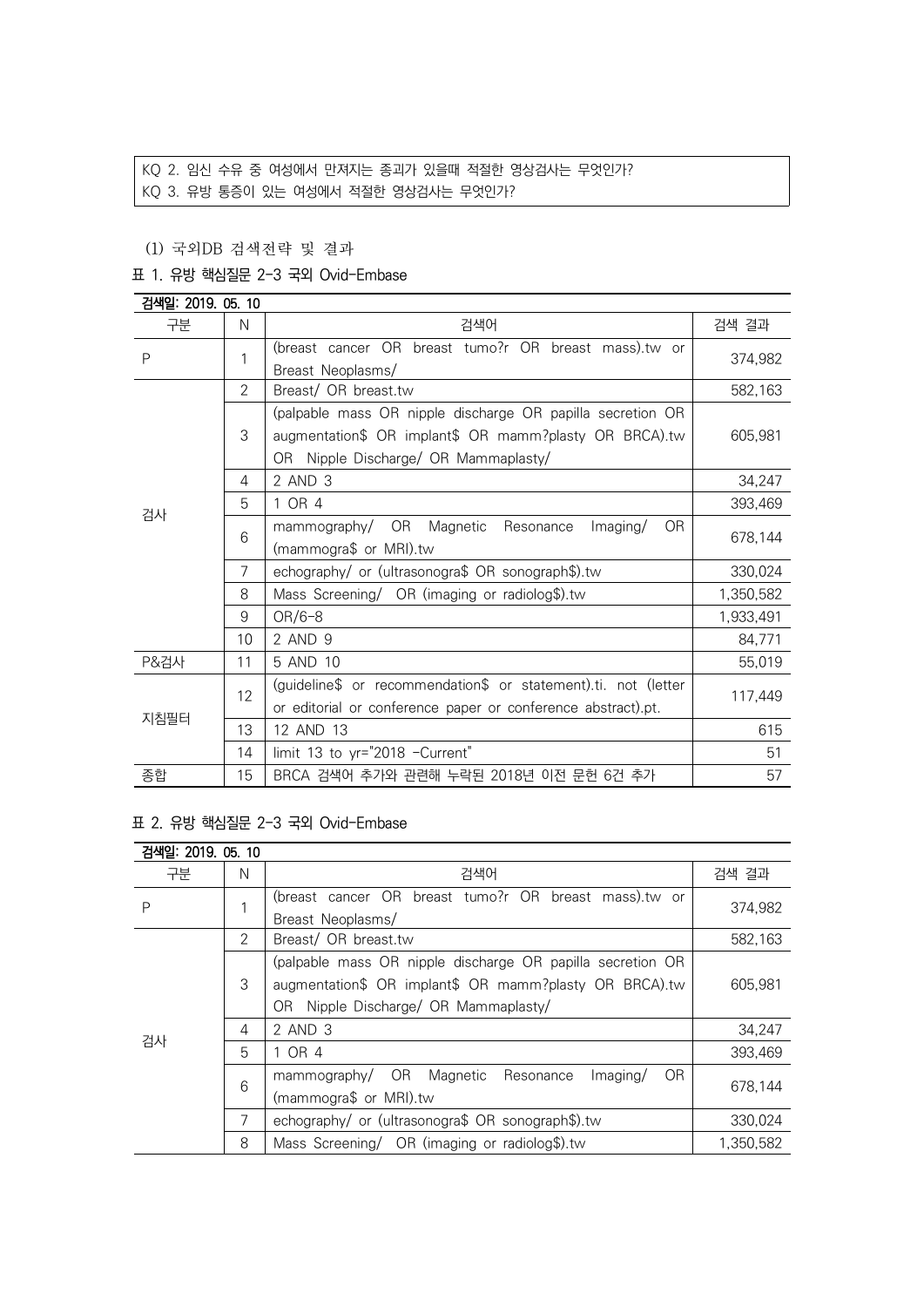| 검색일: 2019. 05. 10 |    |                                                                |           |
|-------------------|----|----------------------------------------------------------------|-----------|
| 구분                | N  | 검색어                                                            | 검색 결과     |
|                   | 9  | $OR/6-8$                                                       | 1,933,491 |
|                   | 10 | 2 AND 9                                                        | 84,771    |
| P&검사              | 11 | 5 AND 10                                                       | 55,019    |
| 지침필터              | 12 | (guideline\$ or recommendation\$ or statement).ti. not (letter | 117.449   |
|                   |    | or editorial or conference paper or conference abstract).pt.   |           |
|                   | 13 | 12 AND 13                                                      | 615       |
|                   | 14 | limit 13 to yr="2018 -Current"                                 | 51        |
| 종합                | 15 | BRCA 검색어 추가와 관련해 누락된 2018년 이전 문헌 6건 추가                         | 57        |

## 표 3. 유방 핵심질문 2-3 국외 GIN

| 검색일: 2019. 05. 02 |                               |       |  |
|-------------------|-------------------------------|-------|--|
|                   | 검색어                           | 검색 결과 |  |
|                   | breast cancer AND breast mass |       |  |

## 국내DB 검색전략 및 결과

## 표 4. 유방 핵심질문 2-3 국내 문헌DB

| 검색일: 2019, 05, 02 |                |                                                             |    |    |
|-------------------|----------------|-------------------------------------------------------------|----|----|
| 검색 사이트            | N              | 검색어                                                         | 관련 | 비고 |
|                   |                |                                                             | 문헌 |    |
| 1. KoreaMed       | 1              | "breast cancer" [ALL]<br>AND<br>(guideline<br>[ALL]<br>- OR | 21 |    |
|                   |                | recommendation [ALL] )                                      |    |    |
|                   | $\overline{2}$ | "breast cancer diagnosis" [ALL] AND (guideline [ALL]        |    |    |
|                   |                | OR recommendation [ALL] )                                   |    |    |
|                   | 3              | 소계                                                          | 28 |    |
|                   | 4              | 단순중복 제거 후                                                   | 22 |    |
| 2.KMBASE          |                | ([ALL=유방암] AND [ALL=지침])                                    | 16 |    |
|                   | $\overline{2}$ | ([ALL=유방암] AND [ALL=권고])                                    | 3  |    |
|                   | 3              | 소계                                                          | 19 |    |
|                   | 4              | 단순중복 제거 후                                                   | 16 |    |

#### 표 5. 유방 핵심질문 2-3 국내 진료지침DB

| 검색사이트 | N               | 제목<br>지침                        | 연도   | 개발학회    |
|-------|-----------------|---------------------------------|------|---------|
| KoMGI |                 | (개정)<br>유방암 진료 권고안<br>제7차<br>하군 | 2017 | 한국유방암학회 |
|       | $\sqrt{2}$<br>∸ | 1건)<br>소계                       |      |         |